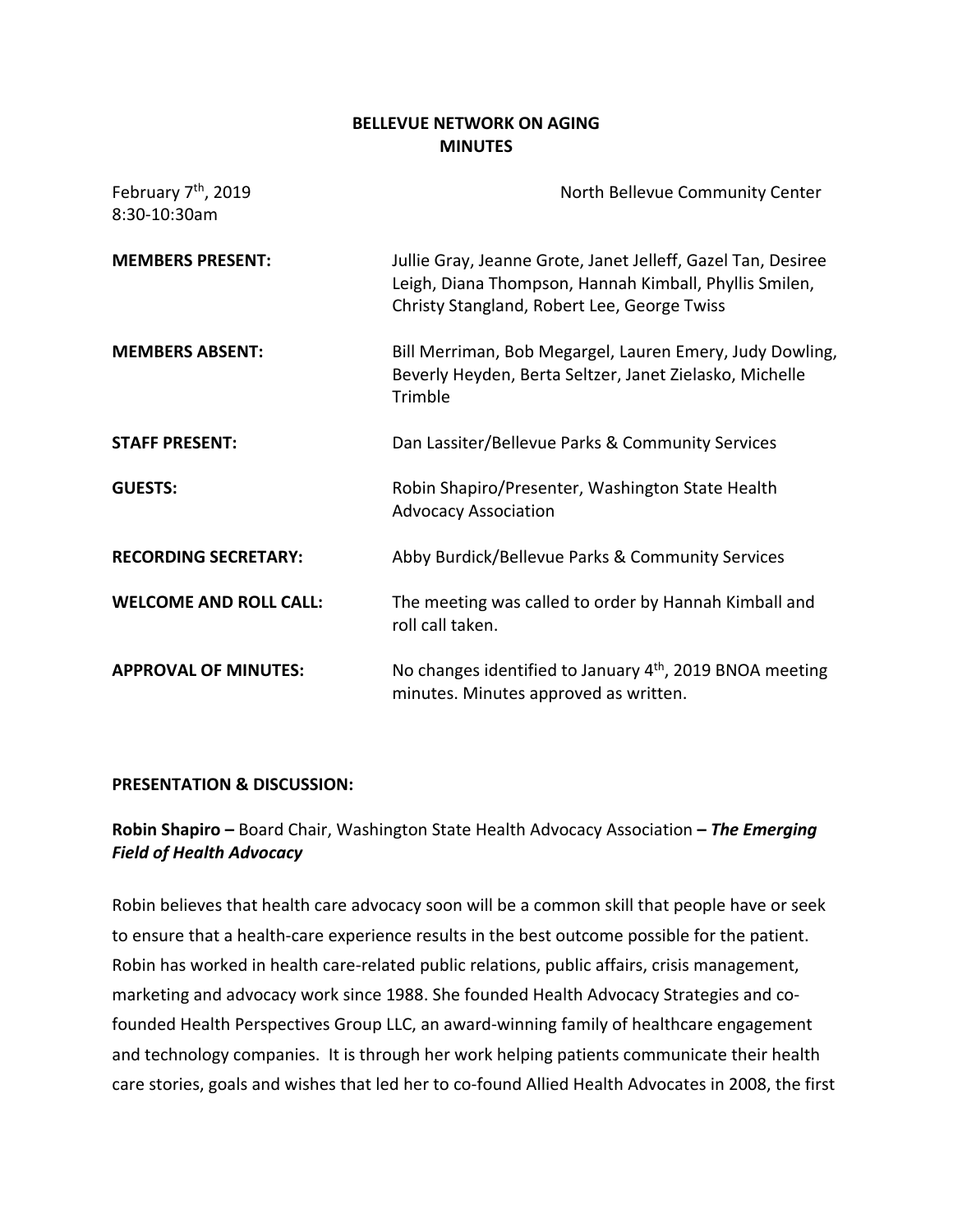independent health advocacy company for patients wanting to hire a private advocate. Her visionary approach to engaging people in their health care led her to create companies, programs and a not-for-profit organization to ultimately support the idea of helping people with medical navigation and decision-making. Robin previously led health-related programs at Immunex Corporation and Ogilvy & Mather Public Affairs. She currently is the Board Chair of the Washington State Health Advocacy Association (WASHAA). She also serves on the Seattle University Innovation & Entrepreneurship Center Board. Robin holds two bachelor's degrees in journalism and Political Science from the University of Missouri - Columbia.

**The Washington State Health Advocacy Association (WASHAA)** is a nonprofit organization made up of healthcare professionals, patients, community members, and many others, who are dedicated to promoting health advocacy in Washington State, empowering patients and improving healthcare outcomes. They aim to help patients and their families or caregivers who are struggling to understand and access the health care system.

#### **Who is a Health Advocate?**

A Health Advocate is an individual who provides direct and personalized services to a patient and/or their family as they navigate the healthcare system. Health advocates also engage in activities that promote health and access to health care in communities and the larger public.

#### **What does a Health Advocate do?**

A Health Advocate's role is to assist, educate and support patients and their families so they can make appropriate healthcare decisions for their specific situation. Health Advocates assist patients in medical, eldercare, insurance, legal and administrative areas regarding their longterm or acute care needs.

#### **What background or expertise does a Health Advocate have?**

Health Advocates are involved in a variety of different healthcare-related areas and come from various backgrounds and expertise. Those may include nurses, physicians, physician assistants, social workers, case managers, hospital administrators, patient care coordinators, insurance providers, home aid workers, as well as lawyers among others.

Additionally, there are many health advocates with or without the above credentials, who have personal experience through their own illness or from assisting a family member. Those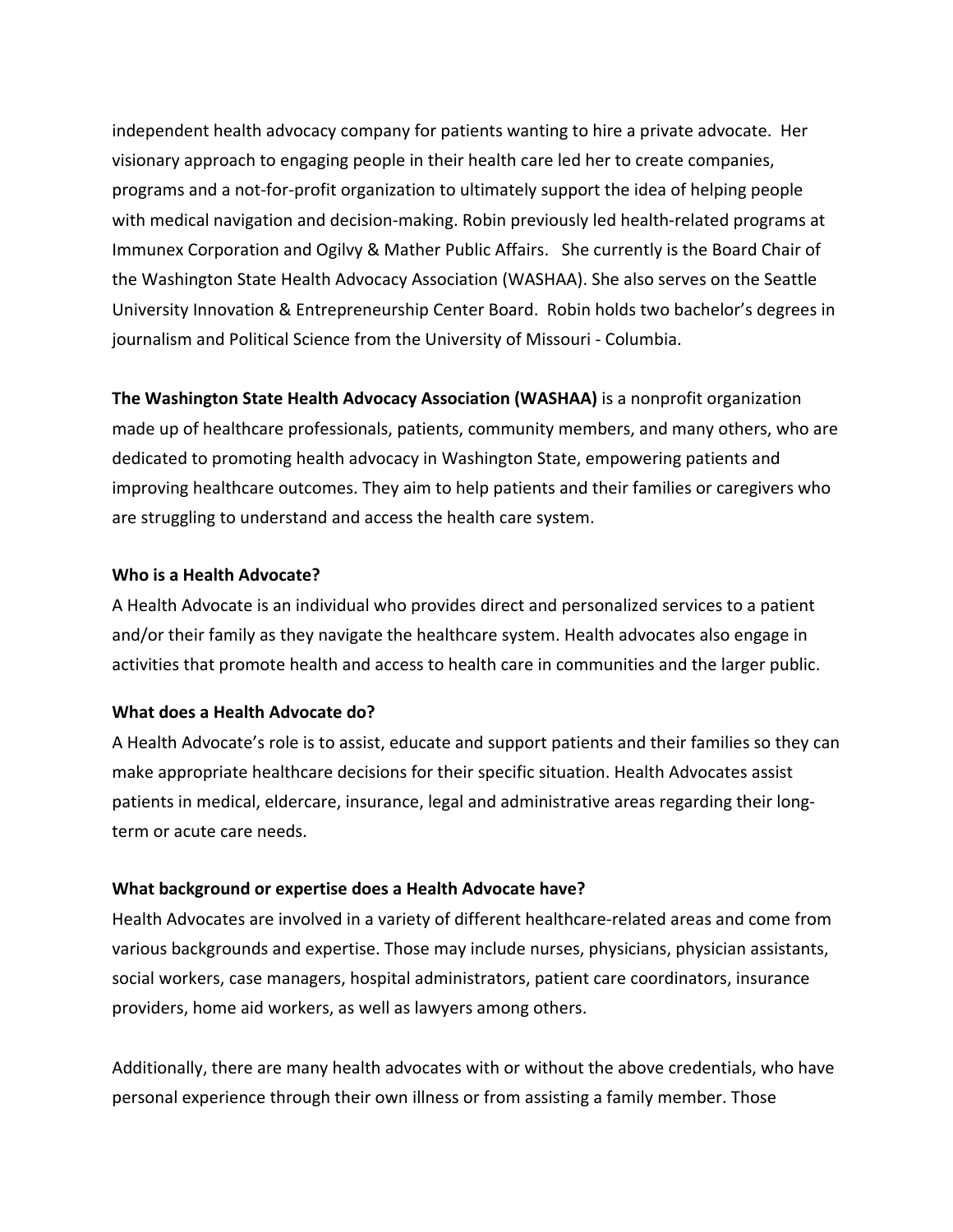individuals become advocates for others going through a similar process or illness.

### **Who pays for Health Advocacy services?**

Health Advocates can be independent professionals or advocacy businesses that patients and their families hire on a fee-basis to assist them. Hiring an independent Health Advocate means his/her primary responsibility is to their patient with no incentives outside the patient's wishes.

Before commencing work with a client, professional health advocates typically present a Scope of Work or other Description of Services Agreement to the client that describes the services to be rendered, timelines for completion, appropriate privacy and confidentiality protections and a fee schedule, if applicable.

Hospitals, insurance companies and some employer and community groups can offer health advocates, health coaches, patient navigators or care coordinator services as a covered benefit to their members.

### **Visit the [Bellevue Network on Aging](https://bellevuewa.gov/city-government/departments/community-services/boards-and-commissions/network-on-aging) web page for Robin Shapiro's full presentation.**

**Visit the [Washington State Health Advocacy Association](http://www.washaa.org/) web page for more information.**

#### **COMMITTEE REPORTS:**

### **Advocacy Committee** *(reported by Diana Thompson)*

Senior Lobby Day is February 26<sup>th</sup>

Recent, successful, Advocacy Meeting with Louise, Legislative Assistant, in Cantwell's office. Cantwell is on board with most of the Legislative Agenda. Louise was unaware of the Medicare Observation Status and is going to investigate it further.

Your input is requested on the Federal Agenda regarding raised Social Security Tax & the inclusion of Dental, Vison and Hearing in Medicare coverage.

The Property Tax Bill was introduced in the State Legislative Agenda.

### **Outreach, Education & Diversity Committee** *(reported Gazel Tan)*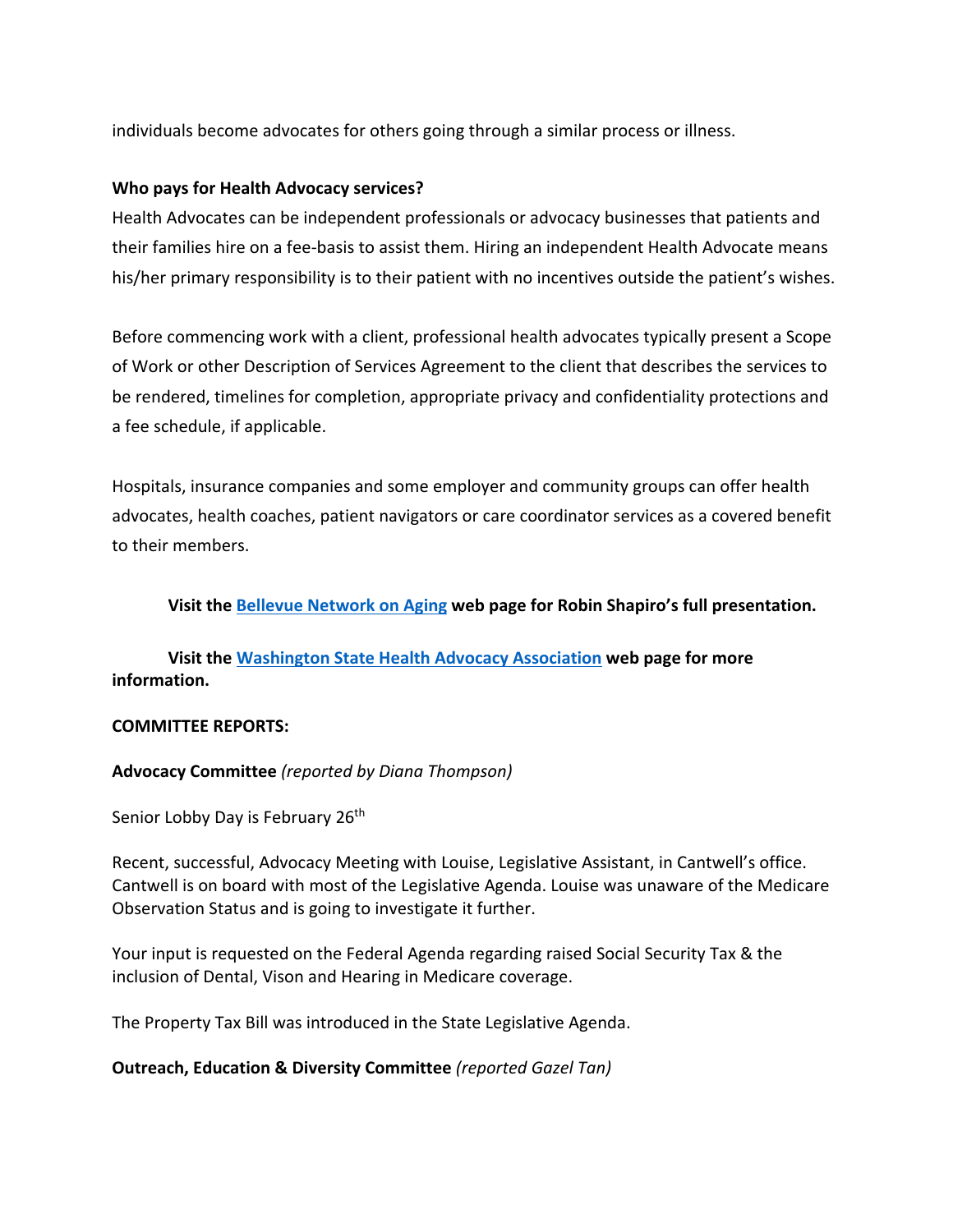- $\checkmark$  Bellevue Library Resource Fair is February 12<sup>th</sup>
- $\checkmark$  Alzheimer's Café is the 4<sup>th</sup> Tuesday of every month at 3:00pm

"Alive Inside" is a movie recommended by Jullie Gray

Outreach is currently planning Senior Day at the Bellevue Farmers Market. The goal is to organize a day with Vendors and Service providers and entertainment specifically for older adults.

Outreach is thinking that BNOA should be involved in the COB Vision Priorities and is seeking ways to do that.

Outreach had discussions around resource inventory. Just to keep materials and handouts upto-date and fresh. A bag of materials has been prepared for the next outreach event.

## **Transportation & Housing Committee** *(reported by Phyllis Smilen)*

The group is working toward discovering expanded resources for older adults on affordable housing.

The group is considering going on a "tour of reality" to physically see and experience what is out there for older adults housing options.

The next Transportation & Housing meeting is February 27<sup>th</sup> at Crossroads Community Center at 9:00am. Tanya McGee of Sound Generations will be present to discuss low income housing.

### **COMMUNITY PARTNERSHIPS REPORTS:**

### **Eastside Easy Rider Collaborative** *(no report)*

### **Eastside Human Services Forum** *(reported by Hannah Kimball)*

Bring awareness to the ADA/COB Universal Design Best Practices for Accessibility in Trainings, Meeting & Events brochure from Blayne Amson.

### **Timebank of Puget Sound** *(no report)*

### **Aging & Disability Services** *(no report)*

The Aging and Disability Services had their Annual Meeting in January. There was a speaker on Housing Taxations. Six or so bills have been introduced into the legislature.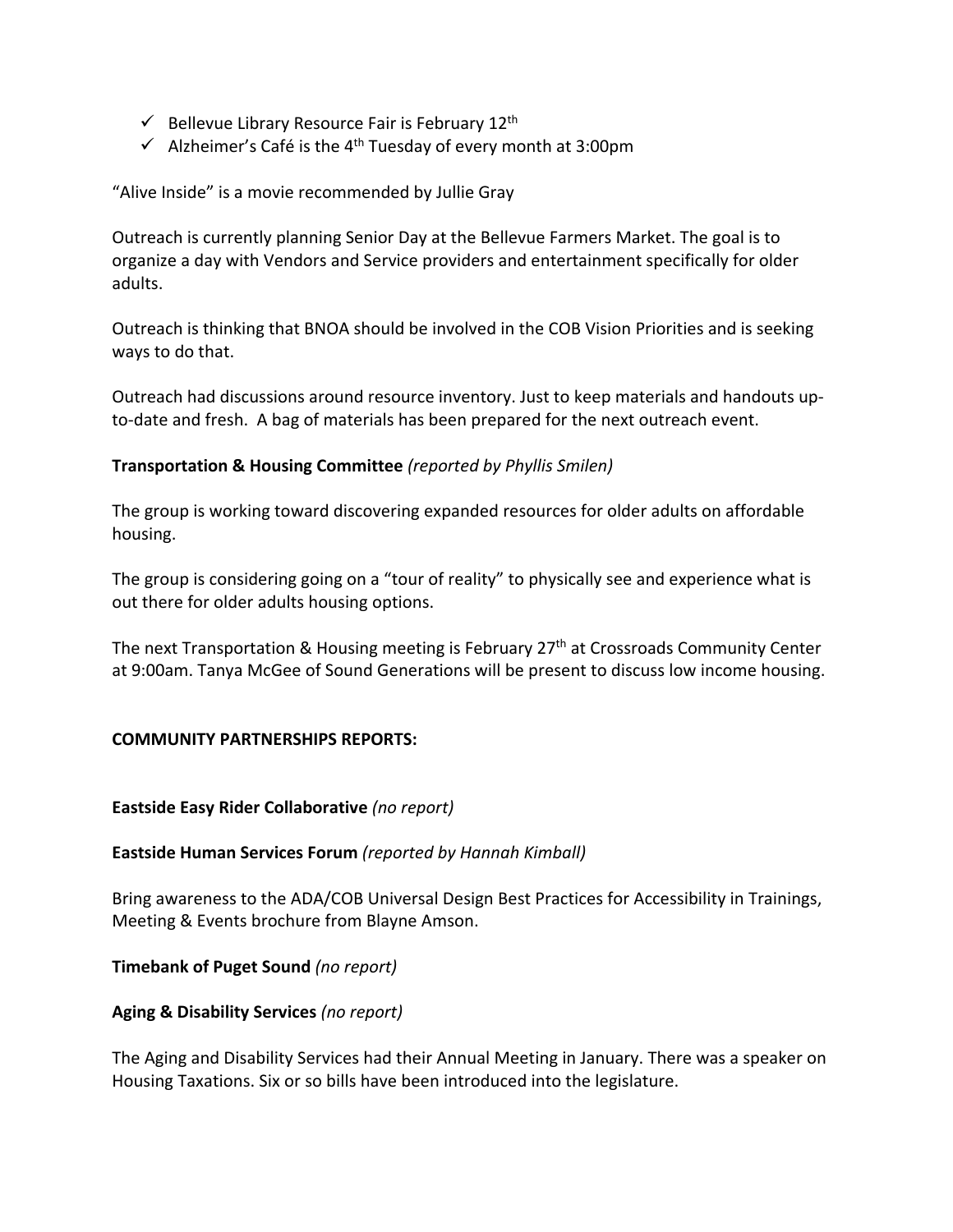The additional topic of support and discussion by the group is regarding Long Term Care Services Tax.

## **Senior Lobby** *(no report)*

### **NEW BUSINESS**

Peggy Foster (liaison) & Howard Katz (voting) have chosen to no longer be on the board due to other personal-life constraints.

## **Term limit discussion:**

Jullie – there is benefit to change. It's a healthy thing to change. There can be concern of losing institution knowledge over time. Staggering exits are ideal, so you don't lose everyone at once.

George – in favor of term limits. Staggered terms are ideal. Two terms of any length, then if you are interested in serving again, you must take one year off. There should be special exceptions. Exificio members are a good idea. Another idea is after a first term is up, you are voted back on or excused from a second term.

Desiree – in favor of term limits. Institutional knowledge is beneficial to the individual, and it does take time to get there. Every person should have to reapply. No one should assume that they are back on. Three, 3-year terms or two 4-year terms seems like a good idea to gain and put forward institutional knowledge.

Gazel – in favor of term limits. With the structure of this board being all volunteer. A four-year commitment seems daunting. There are not a lot of people hammering to be on this board. I like the idea of "inviting people back". Two-year term lengths seem appropriate. Regardless of what's decided, its important that processes are in place to "pass along" committee work.

Hannah – in favor of term limits. The idea thing to achieve is to have constant active, engaging and impressive members with ongoing and evolving institutional knowledge. Should this be an agenda item every month until August when we begin recruiting efforts?

Dianna – in favor of term limits. An idea is to just "vote off" 3 people every year regardless of term length.

Janet J. – what about a shadowing intern of some kind when a term limit is about to expire?

# **STAFF REPORT** *(reported by Dan Lassiter)*

Mark Smutny from Sound Generations is presenting in March on eastside transportation and how to advocate for future changes.